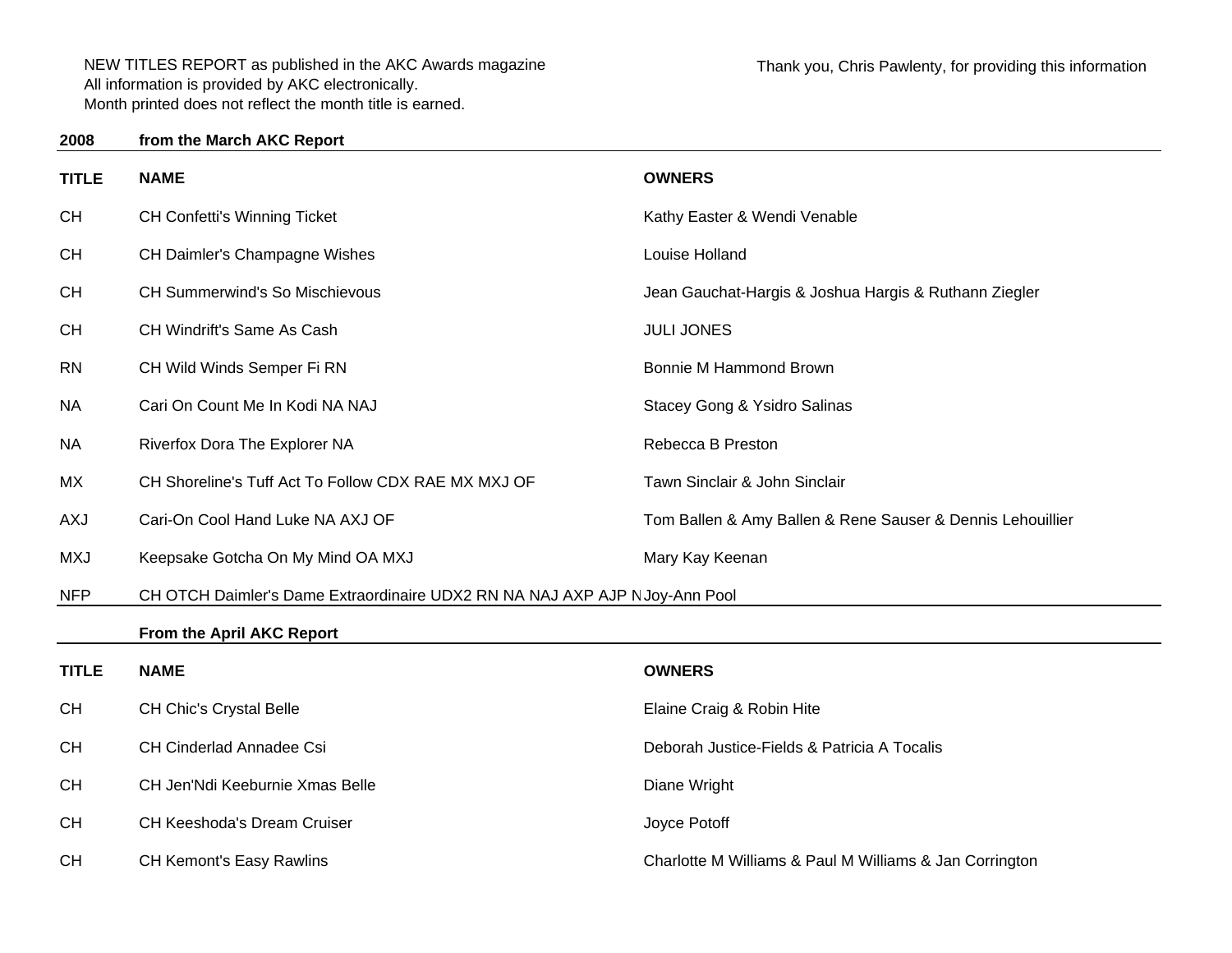| <b>CH</b>  | CH Odyssey's Angel Incognito                | Sue Ellen Cassiday & Kurt Detamore & Stephanie Detamore |
|------------|---------------------------------------------|---------------------------------------------------------|
| <b>CH</b>  | CH Trumpet's Ramble On Rose                 | Beth Blankenship & Wade Koistinen                       |
| <b>CH</b>  | CH Van Floriks Tuff Act To Miss             | Florine Bastuba                                         |
| <b>CH</b>  | CH Windrift's Dance To The Music            | Joanne Reed                                             |
| <b>UD</b>  | Laser Stayn Live Thru Trumpet UD RE         | <b>Bonnie Davis</b>                                     |
| <b>RN</b>  | <b>Cubby Keescakes RN</b>                   | Sue Garvey                                              |
| <b>RN</b>  | CH Designer's Pop Star RN                   | Edith G Smith                                           |
| <b>RN</b>  | Loki Unleashed Ragnarok RN                  | Greg Langman                                            |
| <b>RN</b>  | Sonata's Start Your Engines RN              | Mary Beth Wajda                                         |
| <b>RA</b>  | Covenant RA                                 | Norma Gaddy & Michael Gaddy                             |
| <b>RE</b>  | Musikkees Mustang Sally CDX RE AX AXJ       | Joann Hoffpauir                                         |
| <b>RAE</b> | Nightwind Keepsake Treasure UDX RAE MXP MJP | Dr. Margaret Bissell                                    |
| <b>NA</b>  | Rainkees He's Got Razzmatazz RN NA NF       | <b>Beth Godwin</b>                                      |
| <b>NA</b>  | Trumpet's Kentucky Rain NA NAJ              | Kay Vonnahme                                            |
| OA         | CH Shamrock's Perfect Timing OA AXJ NF      | Sue Ritchie & Shannon Kelly                             |
| OA         | CH Windrift's Little Darling OA NAJ         | Sam Winans & Betsy Elizabeth Winans                     |
| AX         | Winsome's Somthing To Talk About AX OAJ     | <b>Christa Sheek</b>                                    |
| <b>NAJ</b> | Riverfox Dora The Explorer NA NAJ           | Rebecca B Preston                                       |
| <b>NAJ</b> | Trumpet's Kentucky Rain NAJ                 | Kay Vonnahme                                            |
| <b>OAJ</b> | Winsome's Uptown Girl OA OAJ                | <b>Christa Sheek</b>                                    |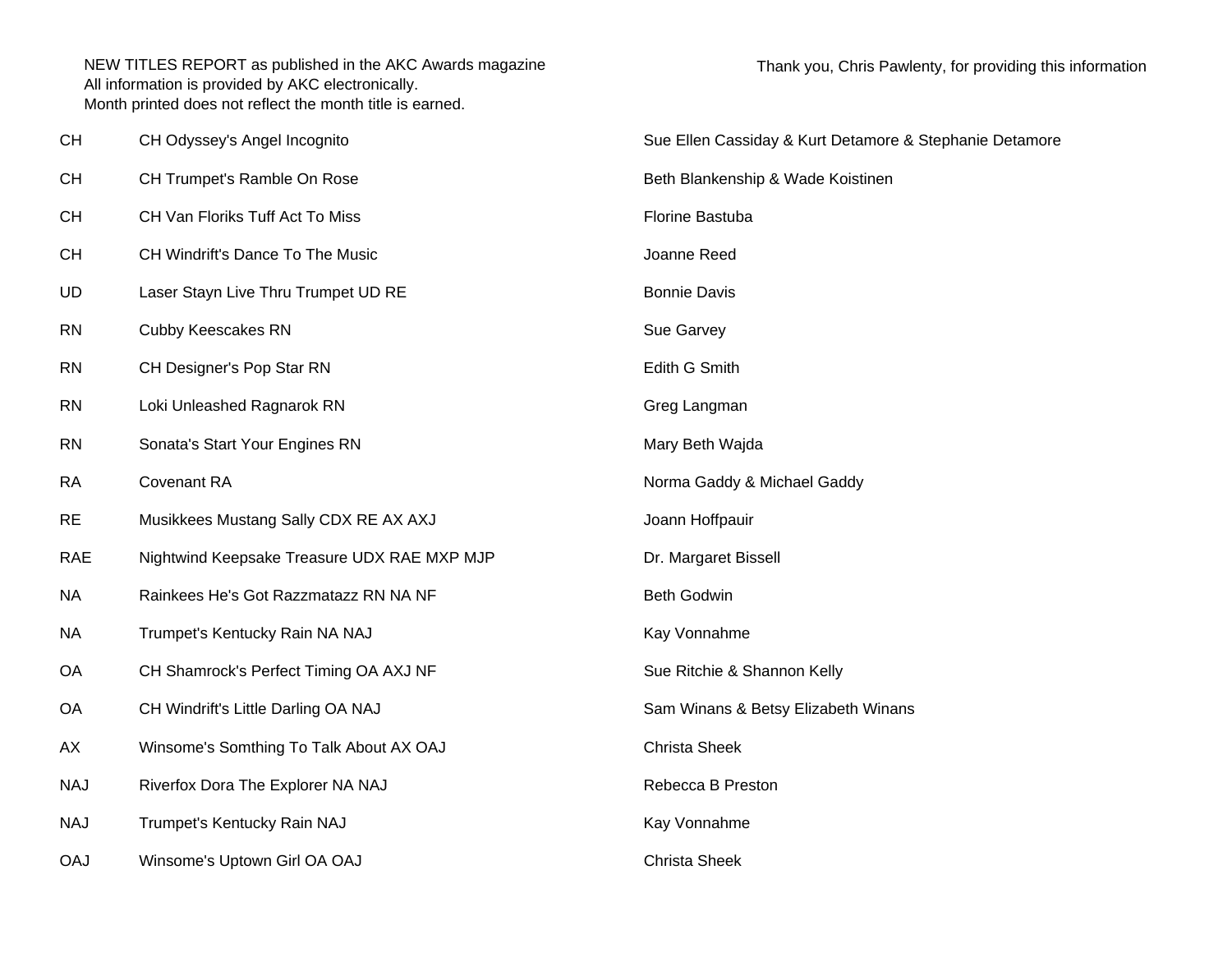|              | NEW TITLES REPORT as published in the AKC Awards magazine<br>All information is provided by AKC electronically.<br>Month printed does not reflect the month title is earned. | Thank you, Chris Pawlenty, for providing this information |
|--------------|------------------------------------------------------------------------------------------------------------------------------------------------------------------------------|-----------------------------------------------------------|
| AXJ          | Leslie's Little Kiwi AX AXJ                                                                                                                                                  | Leslie Meyn                                               |
| <b>MJP</b>   | Keepsake Spring Into Action CDX RA AX AXJ AXP MJP                                                                                                                            | Frances D'Amico & Patricia Ferguson                       |
| NF           | Rainkees He's Got Razzmatazz RN NF                                                                                                                                           | <b>Beth Godwin</b>                                        |
|              | From the May AKC Report                                                                                                                                                      |                                                           |
| <b>TITLE</b> | <b>NAME</b>                                                                                                                                                                  | <b>OWNERS</b>                                             |
| СH           | CH Arklows Future Heir                                                                                                                                                       | Kathy Easter & Tim Hall & Karen Hall                      |
| СH           | CH B Mi Hawk                                                                                                                                                                 | Irene Munson & Betty Munson                               |
| CН           | CH Markwright's As Good As It Gets                                                                                                                                           | Mary Ellen Meyer & David Daugherty & Darla Daugherty      |
| CН           | CH Markwrights Where The Heart Is                                                                                                                                            | <b>Hollie Brown</b>                                       |
| СH           | CH Paragon's Sky Blue Topaz                                                                                                                                                  | <b>Tamara Williams</b>                                    |
| СH           | <b>CH Ramkees Bella Notte</b>                                                                                                                                                | Victoria Ramsey & Ann Terry                               |
| CН           | <b>CH Shoreline's Making A Statement</b>                                                                                                                                     | Donna Rainey & Tawn Sinclair                              |
| CН           | CH Trumpet's Shoot To Thrill                                                                                                                                                 | Beth Blankenship                                          |
| СH           | <b>CH Windrift's Texas Rose</b>                                                                                                                                              | Jack Grimes & Cheryl Elkins-Grimes                        |
| CD           | Cliffhouse East Of Phoenix CD                                                                                                                                                | F Thomas Alexander & Stacey A Alexander                   |
| CD           | Neela CD RN NA NAJ AXP AJP                                                                                                                                                   | <b>Allison Nagel</b>                                      |
| CD           | Spirit's Prime Image O Ashbrook CD                                                                                                                                           | Barbara Morrison & William Morrison                       |
| UDX14        | CH OTCH Klassic's Keeping It Up UDX14 AX AXJ NAP NJP                                                                                                                         | Bonnie Burman & Terry Burman                              |
| <b>RN</b>    | CH Astarz Gold Digger RN                                                                                                                                                     | Patty Helmig                                              |
| <b>RN</b>    | Kidkees Extra Credit RN                                                                                                                                                      | Kathy Gray                                                |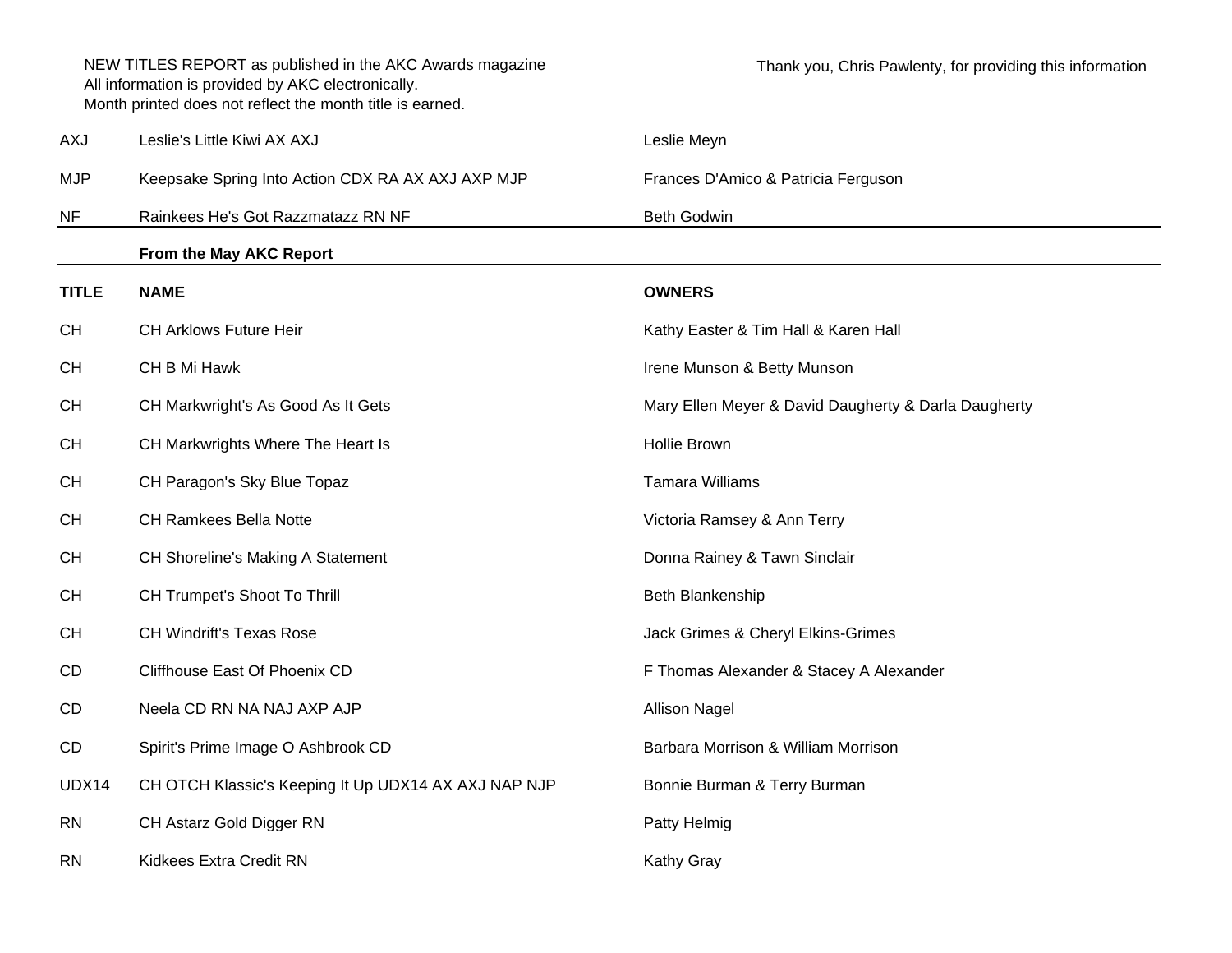| <b>RN</b>         | Neela RN NA NAJ AXP AJP                           | <b>Allison Nagel</b>                                       |
|-------------------|---------------------------------------------------|------------------------------------------------------------|
| <b>RN</b>         | CH Twin Trees Teddy Grahams RN                    | Nikki Littleton & Karen Evasuik & Rebecca Littleton        |
| <b>NA</b>         | CH Kuhls Mardi Gras Mystery CD RE NA              | Victoria Youngmeyer & Steven W Williams                    |
| <b>OA</b>         | B Mi Glamour Gal O' Mine RE OA OAJ                | Patricia Dunham                                            |
| <b>OA</b>         | Cari-On Cool Hand Luke OA AXJ OF                  | Tom Ballen & Amy Ballen & Rene Sauser & Dennis Lehouillier |
| <b>OA</b>         | CH Daimler's Summer Adventure OA NAJ NF           | Joy-Ann Pool                                               |
| <b>OA</b>         | Resq's Kansas Tornado OA NAJ NF                   | Craig Josling & Judith Hintzman                            |
| <b>OA</b>         | Vandys Presto CDX RE OA OAJ                       | Theresa Bricker & Carole Henry                             |
| OAP               | Dickinson's Docashein CD RE OAP NJP               | Stacy L Dickinson                                          |
| <b>AXP</b>        | Neela NA NAJ AXP AJP                              | <b>Allison Nagel</b>                                       |
| <b>MXP</b>        | Keepsake Spring Into Action CDX RA AX AXJ MXP MJP | Frances D'Amico & Patricia Ferguson                        |
| <b>NAJ</b>        | Rainkees He's Got Razzmatazz RN NA NAJ NF         | Beth Godwin                                                |
| <b>OAJ</b>        | Bonnyvale's Silver Snitch OA OAJ NAP NJP          | John R Samuel & Sherilyn Solanick                          |
| <b>AXJ</b>        | Covenant High Priestess RN NA AXJ                 | Frances D'Amico & Patricia Ferguson                        |
| <b>NF</b>         | CH Shoreline's Ready T'Winsome AX MXJ NF          | Kristine Arnds & Tawn Sinclair                             |
| OF                | CH Kemont's Double Park NA NAJ OF                 | Sandra I Lambright & Stephanie Pullen                      |
| MACH <sub>2</sub> | MACH2 Jo-Lyn's Summer Mist CDX OF                 | Kay Vonnahme & Janit L Johnson                             |
|                   | From the June AKC Report                          |                                                            |
| <b>TITLE</b>      | <b>NAME</b>                                       | <b>OWNERS</b>                                              |
| <b>CH</b>         | <b>CH Astarz Ashbrook Azure</b>                   | Linda Moss & Donna Stekli                                  |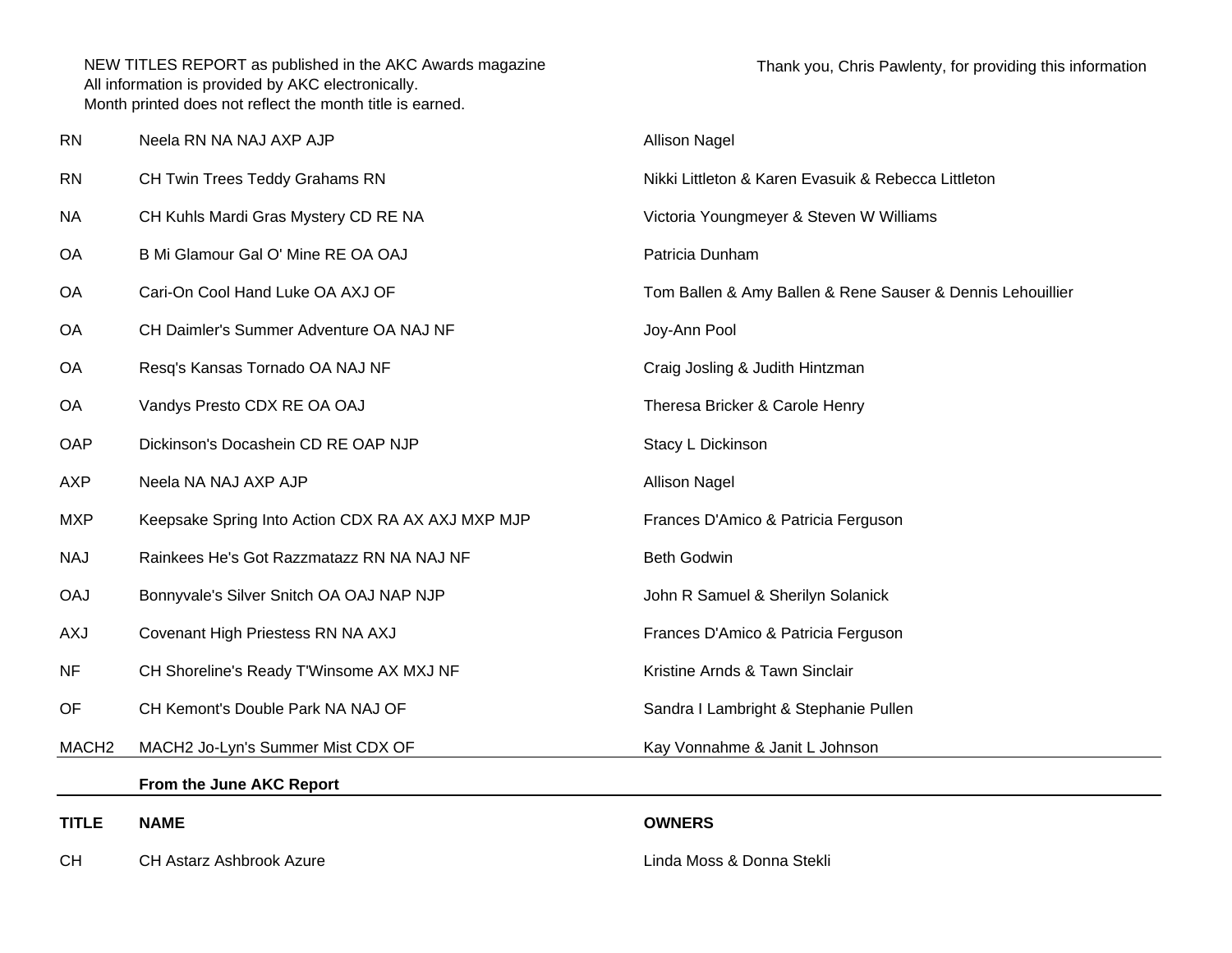| <b>CH</b> | CH Athena Miss Behaving          | Jennifer Sturgeon                                           |
|-----------|----------------------------------|-------------------------------------------------------------|
| <b>CH</b> | CH B Mi Kj Head Honcho           | Kristen Dowd & Irene Munson                                 |
| <b>CH</b> | CH Cascadia Bailey's Irish Cream | Teresa Cook & Helen L Wymore                                |
| <b>CH</b> | CH Chatawa Key Stone             | Christa Walther & Ann Terry & Jerry Thomas & Virgina Thomas |
| <b>CH</b> | CH Klompen's Waltzing Matilda    | Dennis Le Houillier & Rene Sauser                           |
| <b>CH</b> | CH Legend's Rough & Tough        | Deanna Cox & Emelie Lay                                     |
| <b>CH</b> | CH Nonpareil Utah Dream          | Robert J Heil & Arlene Grimes & Rosemary Heil               |
| <b>CH</b> | CH Paragon's So Fine 'N Klassic  | <b>Tamara Williams</b>                                      |
| <b>CH</b> | CH Ruttkay Ziggy                 | Arlene Wilson & L Mae Evans & Daniel Wilson                 |
| <b>CH</b> | CH Skyline's Isabella The Ball   | Ruth Thompson                                               |
| <b>CH</b> | CH Skyline's Kermit The Dog RN   | Scott Christopher & Kristen Cullen                          |
| <b>CH</b> | CH Skyline's Walk Of Fame        | Kathi Fleischer & Roseanne D. Conrad                        |
| <b>CH</b> | CH Sonata's Start Me Up          | Mark Loesser & Debera A Loesser                             |
| <b>CH</b> | CH Vali's In Excelsis Deo        | Leighanne Dauro                                             |
| <b>CH</b> | CH Vandys Riva                   | Carole Henry                                                |
| CD        | CH Imagine's Sensation CD RN     | Carolyn Schaldecker                                         |
| CD        | Kana's Peaches N Cream CD        | Mrs. Mary J Novicki                                         |
| CD        | Ruttkay Autumn Bronze CD RE TD   | Daisy Mae Kramer                                            |
| CD        | Vandys Nicabar CD                | Linda Flaherty & Carole Henry                               |
| <b>RN</b> | TLS Pickett's Charge RN OA OAJ   | Debra Sharlow                                               |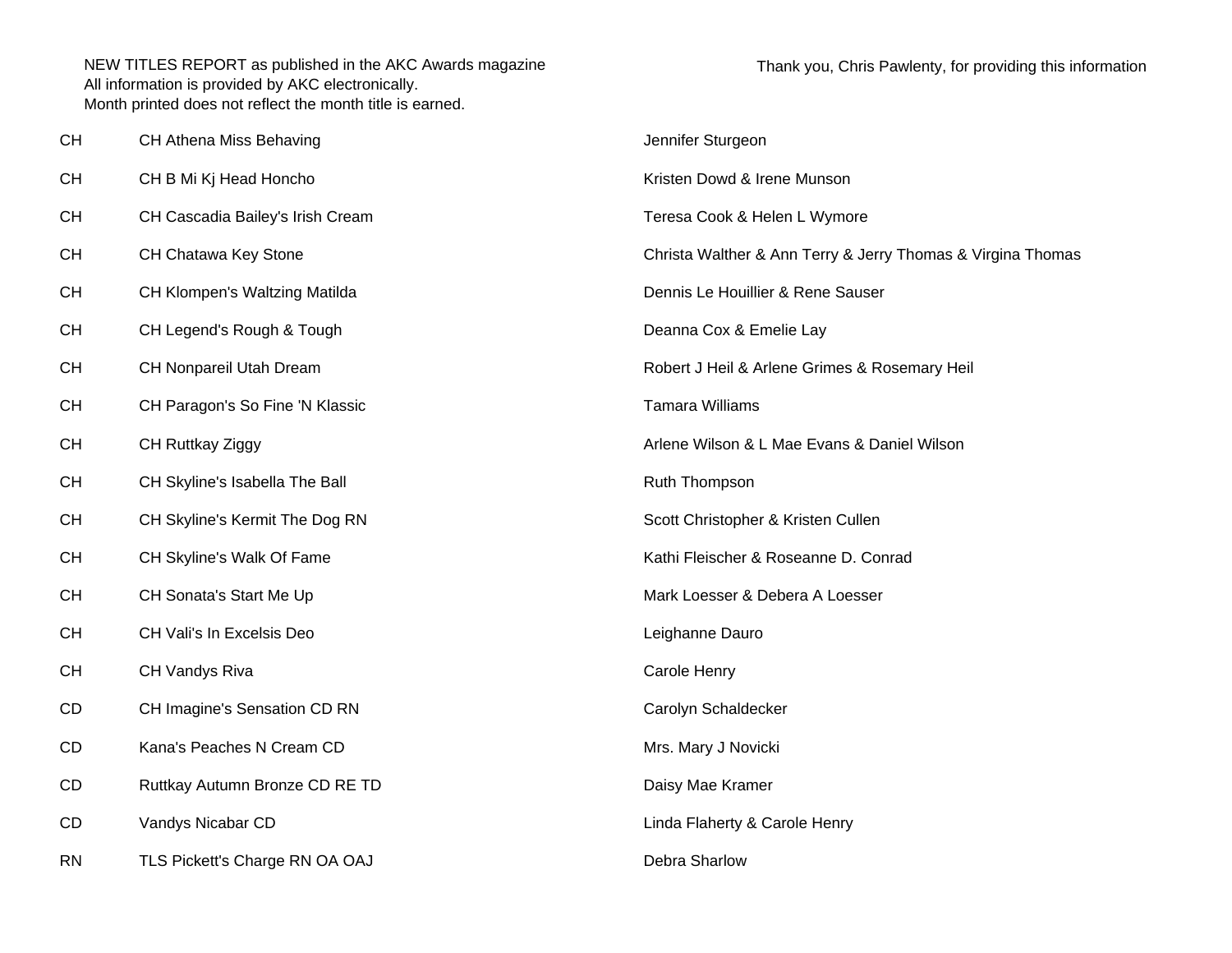| <b>RA</b>         | CH Vandys Kest CD RA                              | Mrs. James F Swimme & Carole Henry      |
|-------------------|---------------------------------------------------|-----------------------------------------|
| <b>RAE</b>        | Rodney Harold Rufus CD RAE                        | <b>Elizabeth Strick</b>                 |
| <b>RAE</b>        | Sir Reginald Hildebrand CD RAE                    | Pamela Hildebrand                       |
| <b>RAE</b>        | Vandys Nydia CDX RAE NA NAJ                       | Barbara Eng & Carole Henry              |
| <b>NAP</b>        | Pymmint Ravnschild Westcrest CD RE AX AXJ NAP NJP | E Constance Miller & Patricia P Tasker  |
| OA                | Covenant High Priestess RN OA AXJ                 | Frances D'Amico & Patricia Ferguson     |
| OA                | Rainkees He's Got Razzmatazz RN OA NAJ OF         | <b>Beth Godwin</b>                      |
| MX                | Geluk Miss Daffodil Hillside CDX MX MXJ           | M Frances Boyle                         |
| <b>NAJ</b>        | Sherwood's Selah NAJ                              | Ms. Kimberly D Smith                    |
| <b>NJP</b>        | Pymmint Ravnschild Westcrest CD RE AX AXJ NAP NJP | E Constance Miller & Patricia P Tasker  |
| <b>NJP</b>        | Summerwind Chutes And Ladders NJP                 | Robin Garber                            |
| <b>OAJ</b>        | Afkee's Mistress Of The Dark RN NA OAJ            | Lexie E Billman                         |
| <b>OAJ</b>        | CH Windrift's Little Darling OA OAJ               | Sam Winans & Betsy Elizabeth Winans     |
| <b>AXJ</b>        | Covenant Rising Sun RN OA AXJ                     | Patricia Ferguson & Frances D'Amico     |
| <b>NFP</b>        | Neela CD RN NA NAJ AXP AJP NFP                    | <b>Allison Nagel</b>                    |
| OF                | Rainkees He's Got Razzmatazz RN NA NAJ OF         | <b>Beth Godwin</b>                      |
| MACH <sub>2</sub> | MACH2 Keepsake Life's A Circus RN                 | Mary Kay Keenan                         |
|                   | From the July AKC Report                          |                                         |
| <b>TITLE</b>      | <b>NAME</b>                                       | <b>OWNERS</b>                           |
| <b>CH</b>         | CH Blueridge-Kings Cross-Markwright               | Donelle Roberts-Burrill & Ingrid Oliver |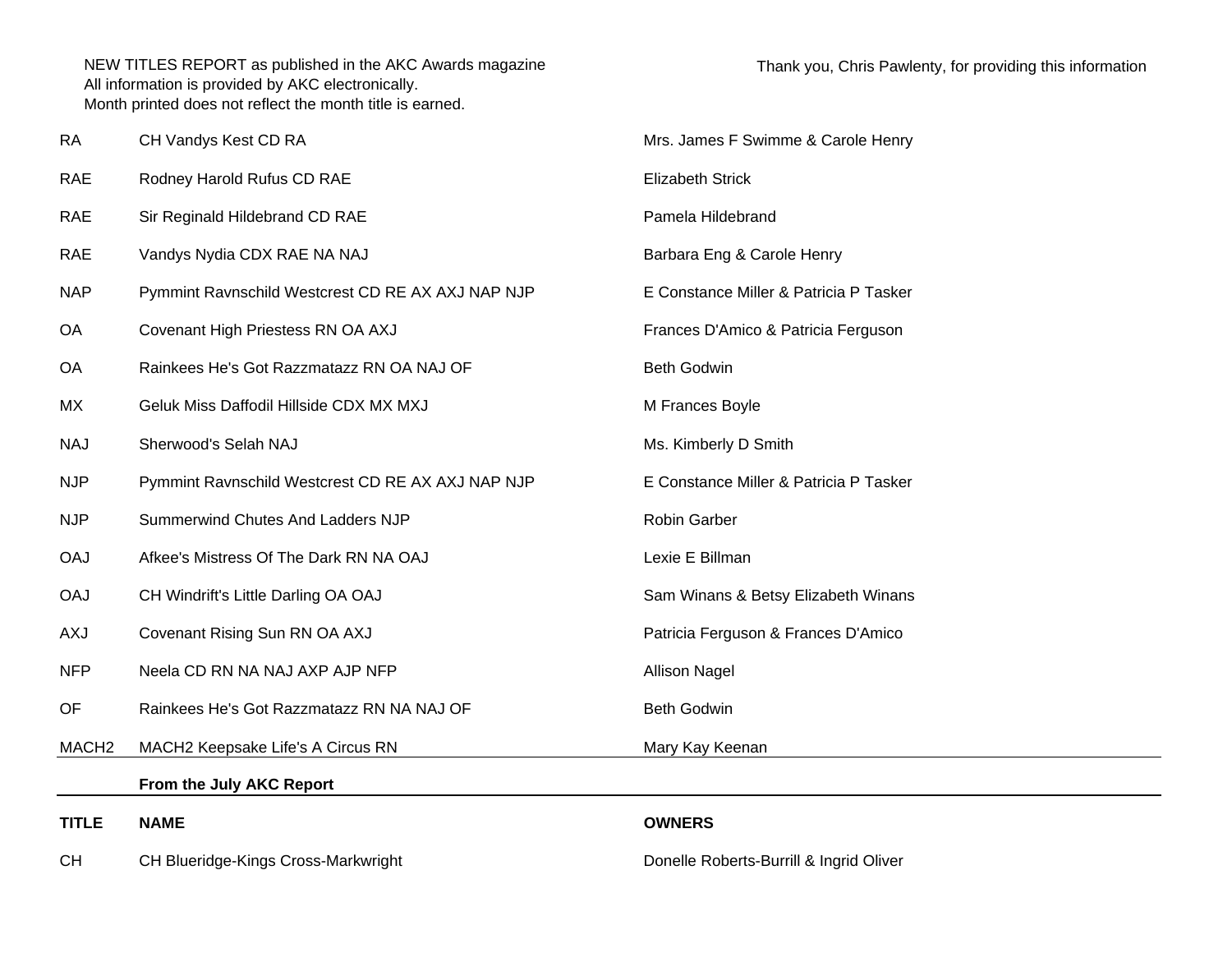| <b>CH</b>  | CH Candylanes Klassic's Miracle                | Lou Brahler & Margaret White                             |
|------------|------------------------------------------------|----------------------------------------------------------|
| <b>CH</b>  | CH Cinderlad Lethal Weapon                     | Charlie Zimmerman & Sandra Zimmerman & Patricia A Tocaus |
| <b>CH</b>  | CH Daimler's Another Day In C.A.               | Rita Jacobs & Joyce Cardwell                             |
| <b>CH</b>  | CH Darkenwald Cavalier O' Southcar             | Lynne Hewitt & Suzette Lefebvre                          |
| <b>CH</b>  | CH Darkenwald's Desperado                      | Debra Tousey & Suzette Lefebvre                          |
| <b>CH</b>  | CH Daveren's Catch A Crocodile                 | Jill Eastman & Cynthia Wilson                            |
| <b>CH</b>  | CH Jo-Lyn's Sassafras                          | Janit L Johnson                                          |
| <b>CH</b>  | CH Kemonts Ease On Down To Ransom              | Anna Ransom & Jan Corrington                             |
| <b>CH</b>  | CH Lil Haven's Let Freedom Ring                | Connie Russell & Ron Russell                             |
| <b>CH</b>  | CH Ludah Wild Thyme At Keesbrook               | Camille Bray                                             |
| <b>CH</b>  | CH Nonpareil Wildest Dream                     | Judith E Ventre                                          |
| <b>CH</b>  | <b>CH Purrkees Faith And Desires</b>           | Terry Benz & Diane Benz & Sheila Taylor                  |
| <b>CH</b>  | CH Tri-Bear Sugar Babe V Ruttkay               | Tammy Sweet & L Mae Evans & Verne Sweet                  |
| <b>CH</b>  | CH Trumpet's T.N.T.                            | Beth Blankenship                                         |
| CD         | CH Ruttkay Aang Chu CD                         | Kathryn J Shipley                                        |
| <b>RN</b>  | CH Cambrys Red Hot Chili Pepper RN             | <b>Becky Severance</b>                                   |
| <b>RA</b>  | Shaker Hill Moli V Greenkees RA                | Alice L Thayer                                           |
| <b>NA</b>  | Sherwood's Selah NA NAJ                        | Ms. Kimberly D Smith                                     |
| <b>NA</b>  | Traleigh Kj Elektralyte NA                     | Emily Taggart & Angelica Lauletta & Kristen Dowd         |
| <b>NAP</b> | CH Daimler's Moonlight Magic CDX RE NA NAJ NAP | Lois Albright                                            |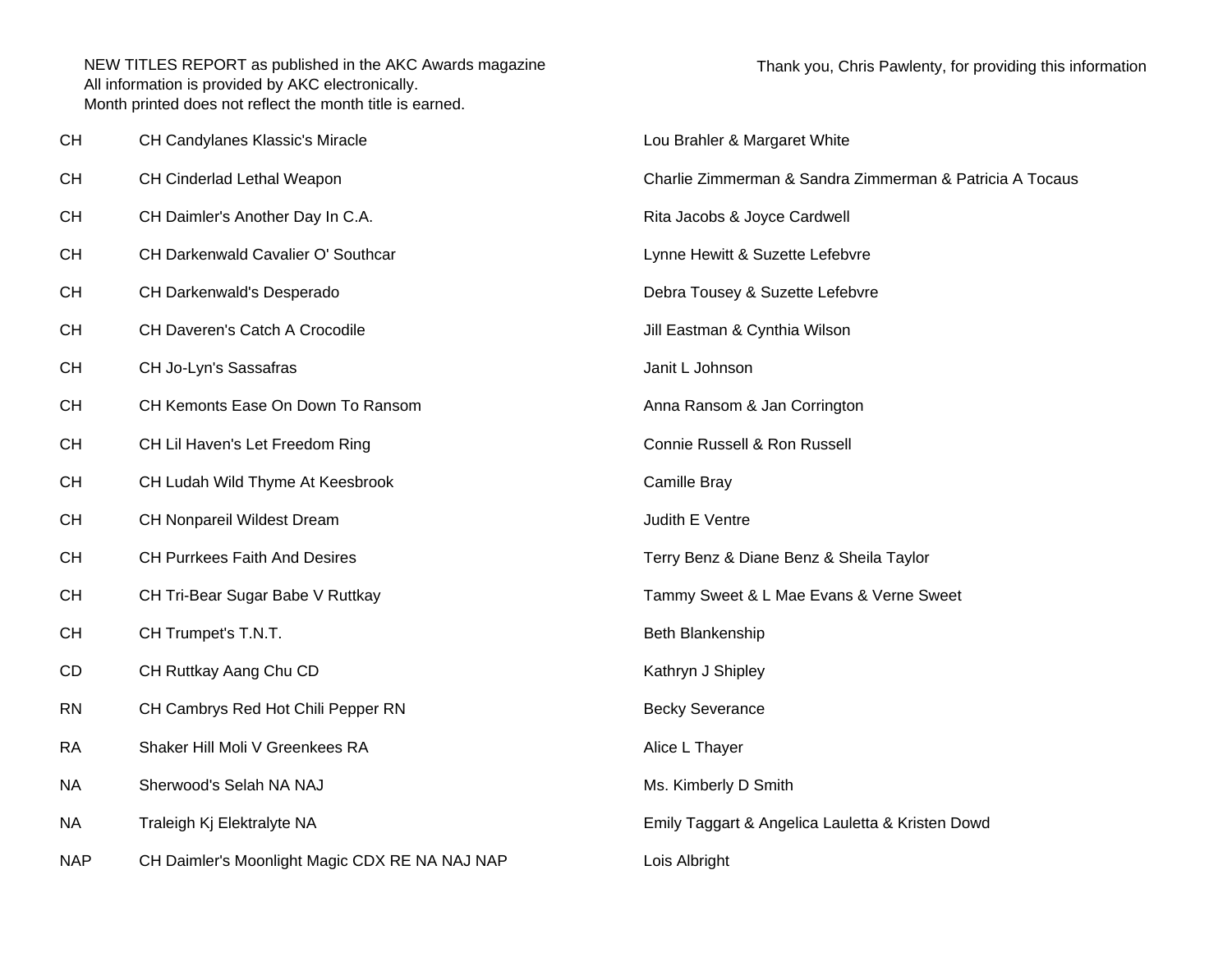| AX                | Little Quiesha Rose AX MXJ NF                      | Debra L Mccarty & Mark Mccarty                   |
|-------------------|----------------------------------------------------|--------------------------------------------------|
| МX                | Sylvan Hot 'N Spicy MX MXJ XF                      | Phillip Hunt & Loretta Hunt                      |
| <b>NAJ</b>        | Mystikees Betwixt N Between NAJ                    | Robin Garber                                     |
| <b>NAJ</b>        | Traleigh Kj Elektralyte NA NAJ                     | Emily Taggart & Angelica Lauletta & Kristen Dowd |
| <b>OAJ</b>        | Rainkees He's Got Razzmatazz RN OA OAJ OF          | <b>Beth Godwin</b>                               |
| <b>OAJ</b>        | Resq's Kansas Tornado OA OAJ NF                    | Craig Josling & Judith Hintzman                  |
| <b>OAJ</b>        | Trumpet's Kentucky Rain NA OAJ                     | Kay Vonnahme                                     |
| <b>AXJ</b>        | CH Paradise Kees' Alotta Colada CDX AX AXJ         | <b>Shirley Kilpatrick</b>                        |
| <b>AXJ</b>        | Vandys Presto CDX RE OA AXJ                        | Theresa Bricker & Carole Henry                   |
| <b>MXJ</b>        | Little Quiesha Rose OA MXJ NF                      | Debra L Mccarty & Mark Mccarty                   |
| <b>MJP</b>        | Daimler's Dress-Ta-Kill CDX MX MXJ AXP MJP         | <b>Shirley Kilpatrick</b>                        |
| <b>MXF</b>        | MACH2 Imagine Great Expectations CD RE NAP NJP MXF | <b>Beth Godwin</b>                               |
| MACH <sub>5</sub> | MACH5 Afkee's Megamotion MXF                       | Maureen Waldron                                  |
|                   | from the August AKC Report                         |                                                  |
| <b>TITLE</b>      | <b>NAME</b>                                        | <b>OWNERS</b>                                    |
| <b>CH</b>         | CH Barkee Goes For 2 Iv Shoreline                  | Delaena Bundsen                                  |
| <b>CH</b>         | CH Jo-Lyn's Mercedes                               | Janit L Johnson                                  |
| <b>CH</b>         | CH Keeburnie High Roller                           | <b>Ardis Shurtleff</b>                           |
| <b>CH</b>         | CH Riverfox Dora The Explorer NA NAJ               | Rebecca B Preston                                |
| <b>CH</b>         | <b>CH Ruttkay Gizelle</b>                          | L Mae Evans                                      |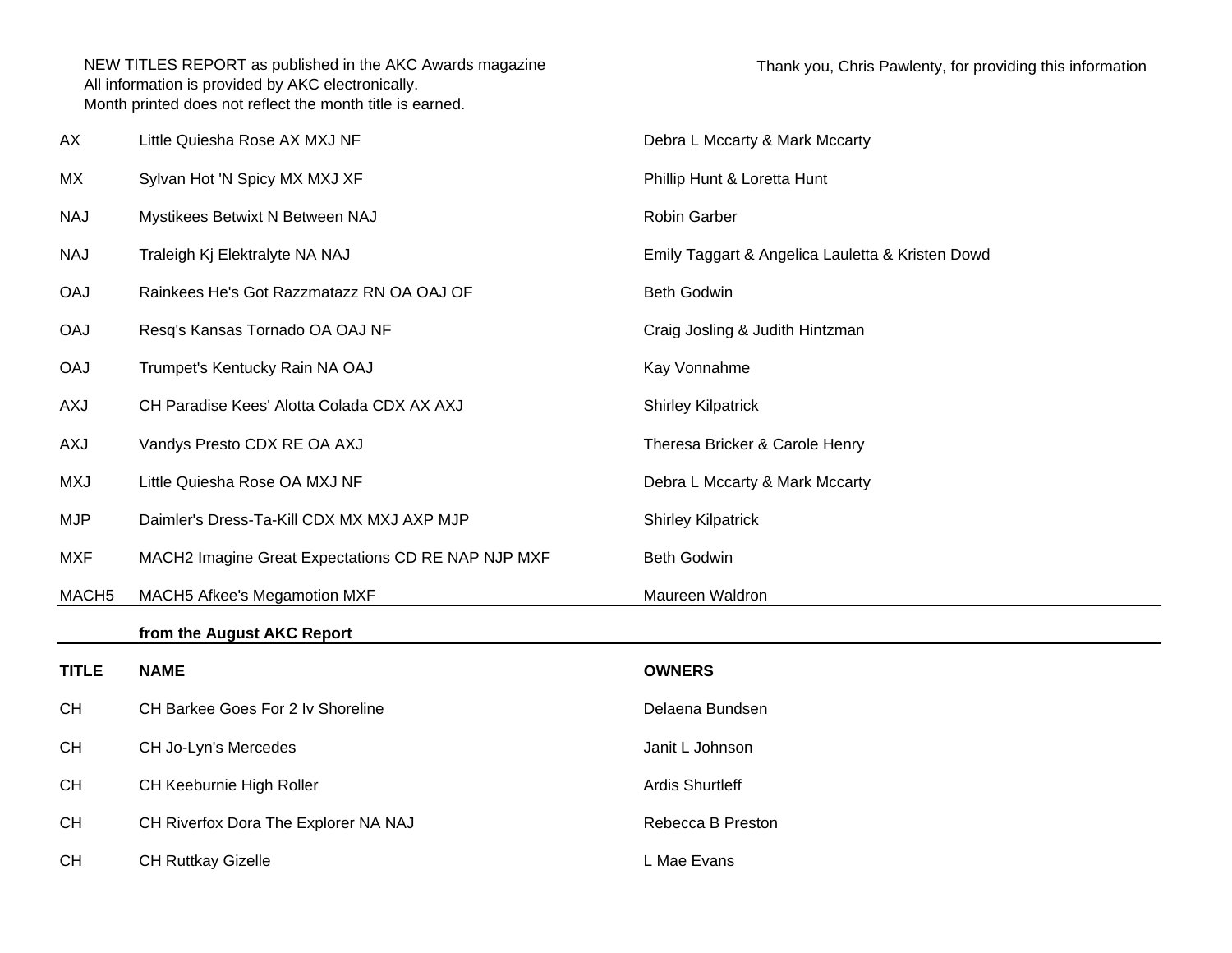| <b>CH</b>  | CH Shoreline's Zanzibar Iv Barkee                  | Ethie Wilson & Tawn Sinclair                     |
|------------|----------------------------------------------------|--------------------------------------------------|
| <b>CH</b>  | CH Windrift's Megawatt.Com                         | Mrs. Colleen P LaFleche & Mr. Richard P LaFleche |
| <b>CH</b>  | CH Wund-R Y I'Ve Got Attitude                      | Terri Vanschyndel                                |
| CD         | Rebocarrkees Kounter Cruiser CD RN                 | Lucy Ober Silvey & Marti Carr                    |
| <b>UD</b>  | Niki UD                                            | <b>Elaine Cherry Magee</b>                       |
| <b>RN</b>  | Kana's Peaches N Cream CD RN                       | Mrs. Mary J Novicki                              |
| <b>RN</b>  | Quincy RN                                          | Linda Rodenspiel                                 |
| <b>RN</b>  | CH Summerwind Rebo Kees Taboo RN                   | Lucy Ober-Silvey & Jean Gauchat-Hargis           |
| <b>RN</b>  | Wyndjamr's Hoist The Colors RN                     | Robin G Skinner & Kenneth J Skinner              |
| <b>RA</b>  | Daimler's Gizmos 'N Gadgets RA NA NAJ NF           | Lynne Anderson                                   |
| <b>RA</b>  | CH Winsome's Check Me Over RA                      | Kristine Arnds & Tawn Sinclair & Charlene Valdez |
| RAE        | Keestonekees My Gentle Ben CD RAE                  | Gary Johnson & Sandra Johnson                    |
| <b>NAP</b> | CH MACH2 Copykees' Simply Awesome CD RE NAP NJP OF | Cherrie Treber & John R Treber                   |
| AX         | Keepsake Gotcha On My Mind AX MXJ                  | Mary Kay Keenan                                  |
| <b>NAJ</b> | Kemont's Highland Lass NAJ                         | Sharon Rehder                                    |
| <b>NAJ</b> | Mandy Durbak NAJ                                   | <b>Shelley Durbak</b>                            |
| <b>NJP</b> | CH MACH2 Copykees' Simply Awesome CD RE NAP NJP OF | Cherrie Treber & John R Treber                   |
| <b>NJP</b> | CH Daimler's Moonlight Magic CDX RE NA NAJ NAP NJP | Lois Albright                                    |
| <b>NJP</b> | CH Roc-N-Ro's Mountains High CDX RE NJP            | Emily Taggart & Harold Taggart                   |
|            | from the September AKC Report                      |                                                  |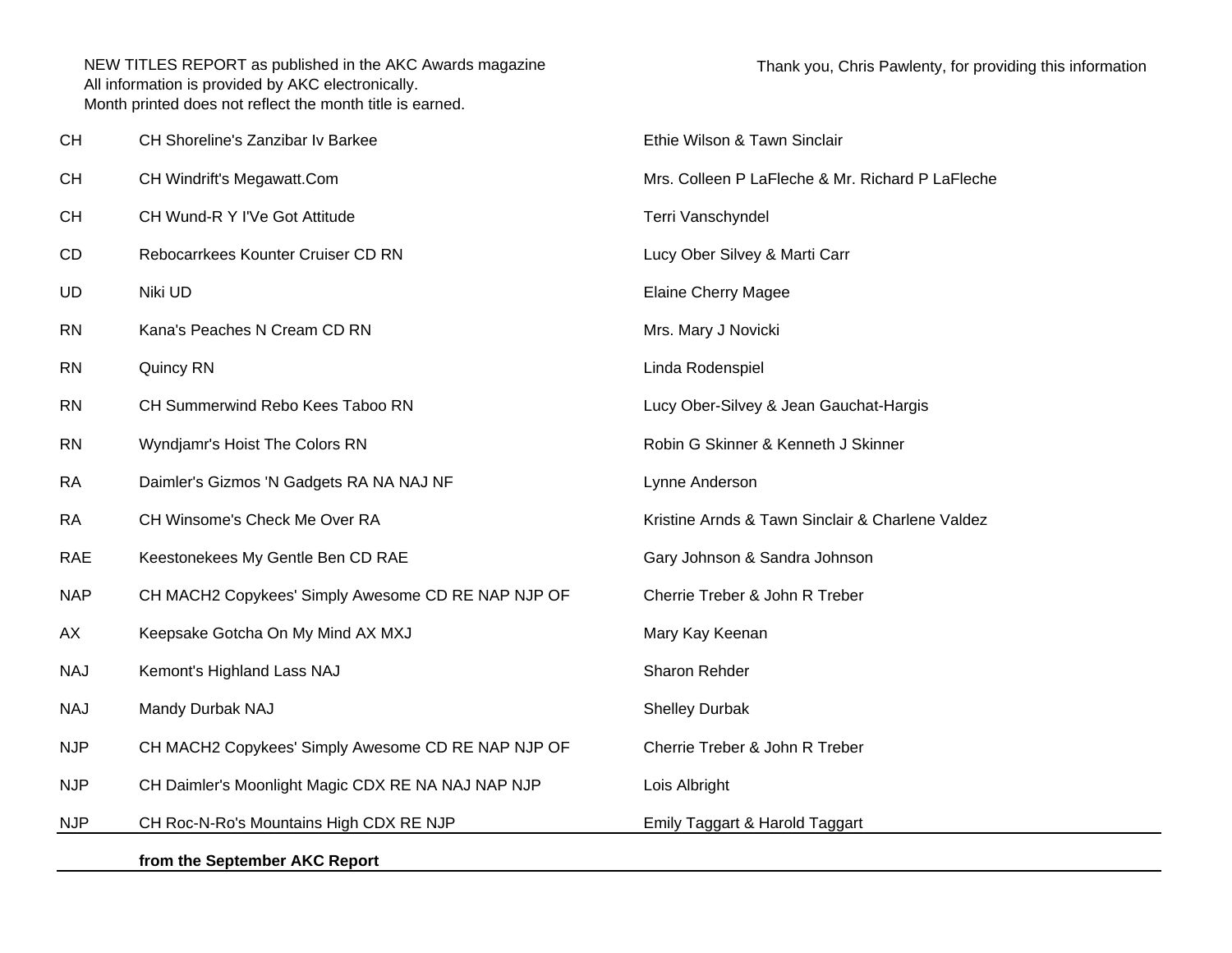Thank you, Chris Pawlenty, for providing this information

| <b>TITLE</b> | <b>NAME</b>                                 | <b>OWNERS</b>                                       |
|--------------|---------------------------------------------|-----------------------------------------------------|
| <b>CH</b>    | CH Amjukees Regal Discovery                 | Roseann Vorce                                       |
| CH           | CH B Mi Her Highness Hexaba                 | Irene Munson & Betty Munson                         |
| <b>CH</b>    | CH C'Keeper's Anin'T No Thinkin Thing       | Kellie Nance                                        |
| <b>CH</b>    | CH Cliffhouse Highland Ceilidh              | Kathleen Trieschmann & Linda Moss                   |
| CH           | CH Dreamwoods Rock The Boat                 | Debra A Tousey & Karen Evasuik                      |
| <b>CH</b>    | CH Markwright's Lets Talk About Me          | Ingrid Oliver & Mary Ellen Meyer                    |
| CH           | CH Nightwind Foxfair Trillium               | Debbie Lynch & Jeanne Buente                        |
| <b>CH</b>    | CH Nightwind Mighty Mac                     | Michael J Coates Jr.                                |
| CH           | CH Regel's Heart Throb                      | Kathy Sokac                                         |
| CH           | CH Shoreline's Something Special            | Tawn Sinclair & Alicia Haverland                    |
| <b>RN</b>    | <b>Aklows Gaelin Blue RN</b>                | Nicole Warren & Kathy Easter                        |
| <b>RN</b>    | Lyric Touched By'n Angel RN                 | Diane Morrili                                       |
| <b>RN</b>    | CH Odyssey's Angel Incognito RN             | Sue Ellen Cassiday                                  |
| <b>RN</b>    | CH Thistledown Chautauqua Belle RN          | Gary F Johnson & Irene T Maxwell & Sandra K Johnson |
| <b>RE</b>    | Klassic's Play With Fire CD RE              | Ann M McHugh                                        |
| <b>NAJ</b>   | CH Kuhls Mardi Gras Mystery CD RE NA NAJ    | Victoria Youngmeyer & Steven W Williams             |
| <b>NAJ</b>   | CH Vandys Pdq NA NAJ                        | Carole Henry                                        |
| <b>NJP</b>   | Carr Kees Rick's Roosevelt CD AX AXJ NJP NF | Pat Stolte                                          |
|              | from the October AKC Report                 |                                                     |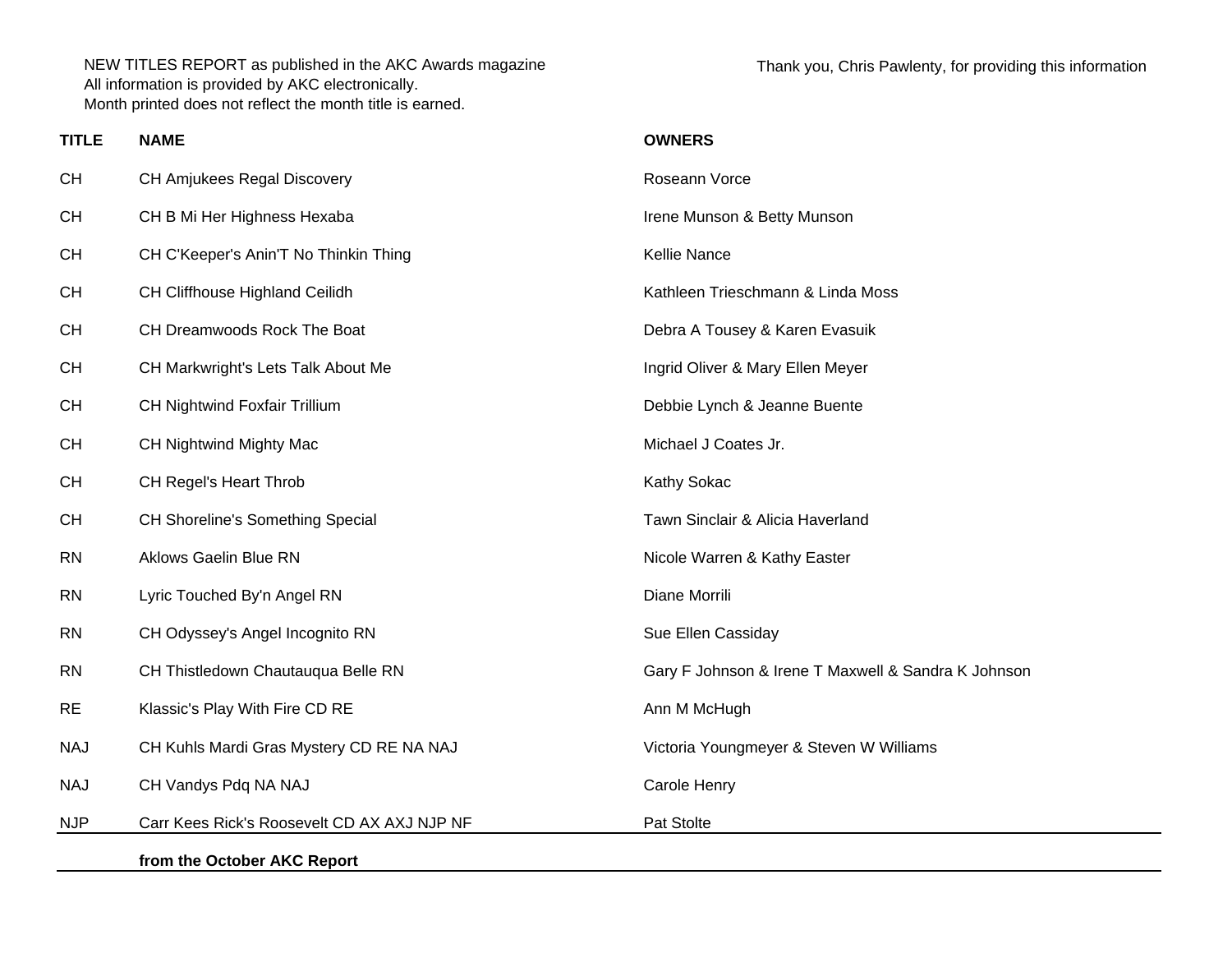Thank you, Chris Pawlenty, for providing this information

| <b>TITLE</b> | <b>NAME</b>                                       | <b>OWNERS</b>                              |
|--------------|---------------------------------------------------|--------------------------------------------|
| CН           | CH Allante's Hugo Boss                            | Alan Leff & Jeri Caldwell & Dr. Ruby Hertz |
| CН           | CH Athena April Mist By Sherwood                  | Phyllis Noonan                             |
| CН           | CH Bonnyvale's Karolina Promise                   | Kimberly Mason & Mark Mason                |
| CН           | CH Daimlers Krack-R-Jack At Klitsa                | Barbara Ann Wilson & James A Wilson        |
| CН           | CH Dreamwood Our Little Secret                    | Steven Freeman & Elizabeth Betsy Freeman   |
| CН           | CH Nightwind The Shadow Knows                     | Deborah R Hodges & L Robin Hodges          |
| CН           | <b>CH Summerwind's Wild Card</b>                  | Brynne Johnson & JEAN GAUCHAT-HARGIS       |
| CН           | CH Sun-Kiss Sugarbabe                             | Donna Williams & Ernest Williams           |
| CН           | <b>CH Windrift's Keepsake</b>                     | Joanne Reed                                |
| CН           | CH Winsome's Check My Specs                       | Kathy Hutchins & Kristine Arnds            |
| CН           | CH Wund-R Y Reflections In Time                   | Terri Van Schyndel                         |
| CD           | CH K-Central's Smooth Operator CD RE              | Maureen Parsons                            |
| RN           | Majikees Spirit In The Dark RN NAP NJP            | John A & Joan Malak                        |
| RA           | Covenant High Priestess RA OA AXJ                 | Frances D'Amico & Patricia Ferguson        |
| RA           | Covenant Rising Sun RA OA AXJ                     | Patricia Ferguson & Frances D'Amico        |
| RA           | CH Odyssey's Angel Incognito RA                   | Sue Ellen Cassiday                         |
| RE           | Keepsake Spring Into Action CDX RE AX AXJ MXP MJP | Frances D'Amico & Patricia Ferguson        |
| ОA           | Traleigh Kj Elektralyte OA OAJ                    | Emily Taggart & Kristen Dowd               |
| OAP          | CH Jo-Lyn's Dasher CD RE OA NAJ OAP NJP           | Donna L Schmitt & Janit L Johnson          |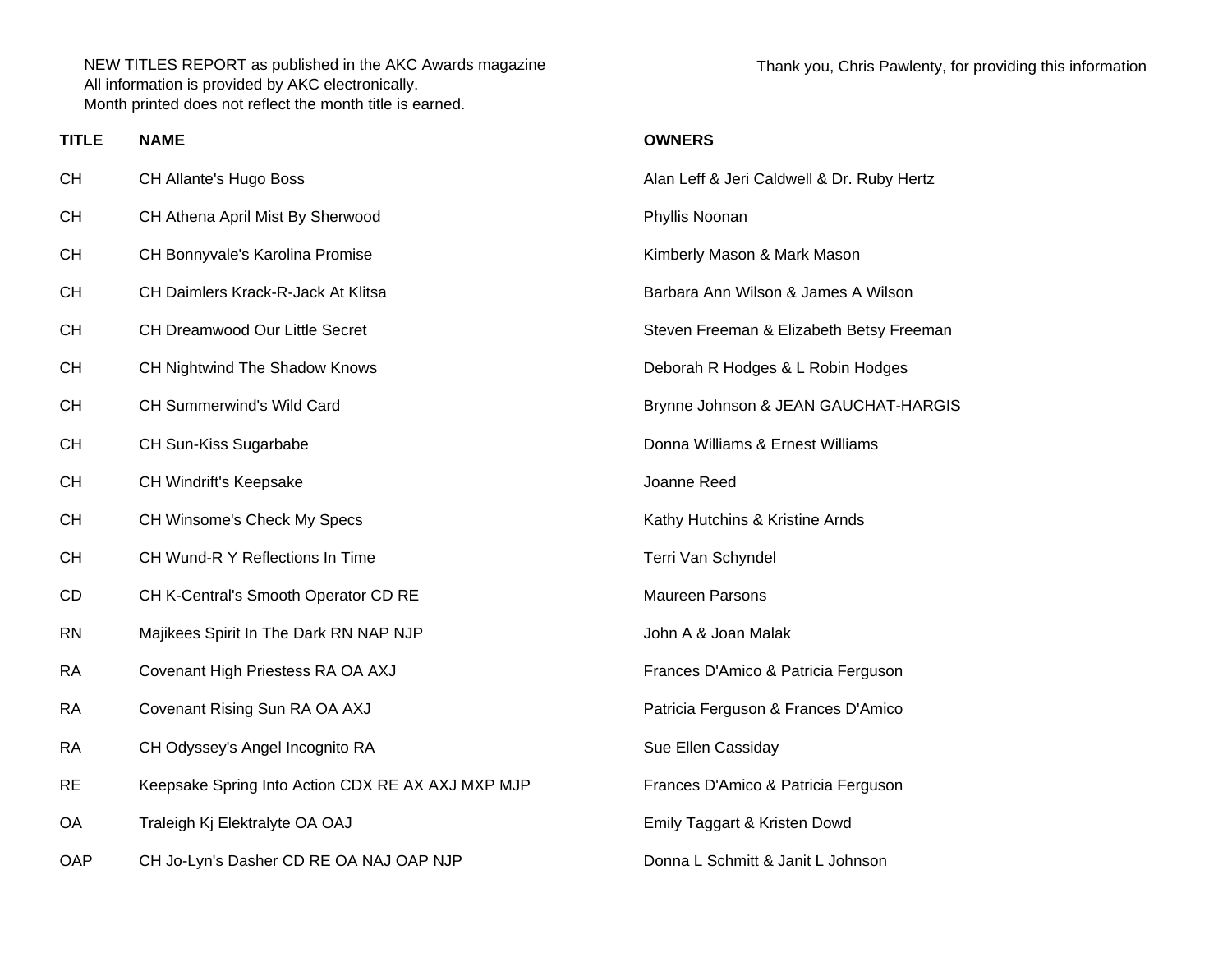| MX           | Maya MX MXJ                                     | Theresa Mccardell                               |
|--------------|-------------------------------------------------|-------------------------------------------------|
| <b>NAJ</b>   | Keesbrook's Tourmaline Blues NAJ                | Lila Dann                                       |
| <b>NAJ</b>   | La Jon's Mia Lovebug NAJ                        | William F Stiles & Merlene H Stiles             |
| <b>NJP</b>   | Keesbrook Secret Celebration UDX RA MX MXJ NJP  | Lila Dann                                       |
| <b>NJP</b>   | Shoreline's Lovely Rita NJP                     | Linda Rodenspiel                                |
| <b>OAJ</b>   | Traleigh Kj Elektralyte OA OAJ                  | Emily Taggart & Kristen Dowd                    |
| <b>OJP</b>   | CH Jo-Lyn's Dasher CD RE OA NAJ OAP OJP         | Donna L Schmitt & Janit L Johnson               |
| OF           | Seamist's Storm On The Horizon CDX RE MX MXJ OF | C Jean Munger                                   |
| XF           | Rainkees He's Got Razzmatazz RN OA OAJ XF       | <b>Beth Godwin</b>                              |
|              | from the November AKC Report                    |                                                 |
|              |                                                 |                                                 |
| <b>TITLE</b> | <b>NAME</b>                                     | <b>OWNERS</b>                                   |
| <b>CH</b>    | <b>CH Ankor's Overboard</b>                     | Joyce Perkins                                   |
| <b>CH</b>    | CH Daimler Wynwood Rhythm N Blues               | Lois Albright                                   |
| <b>CH</b>    | CH Imagine Harry Potter                         | Carolyn Schaldecker                             |
| <b>CH</b>    | CH Jen Ndi's Glory And Doom                     | Jennifer McClure                                |
| <b>CH</b>    | CH Jocose Good 'Nuff                            | Maureen Garappolo                               |
| <b>CH</b>    | CH Kealoha Champagne On Ice                     | Laura Lenci                                     |
| <b>CH</b>    | CH Legend's Ikon Of Tara                        | Margaret M White & Deanna Cox & Kathi Fleischer |
| <b>CH</b>    | <b>CH Ludah's Showtime</b>                      | David Hudson & Lucy Hudson                      |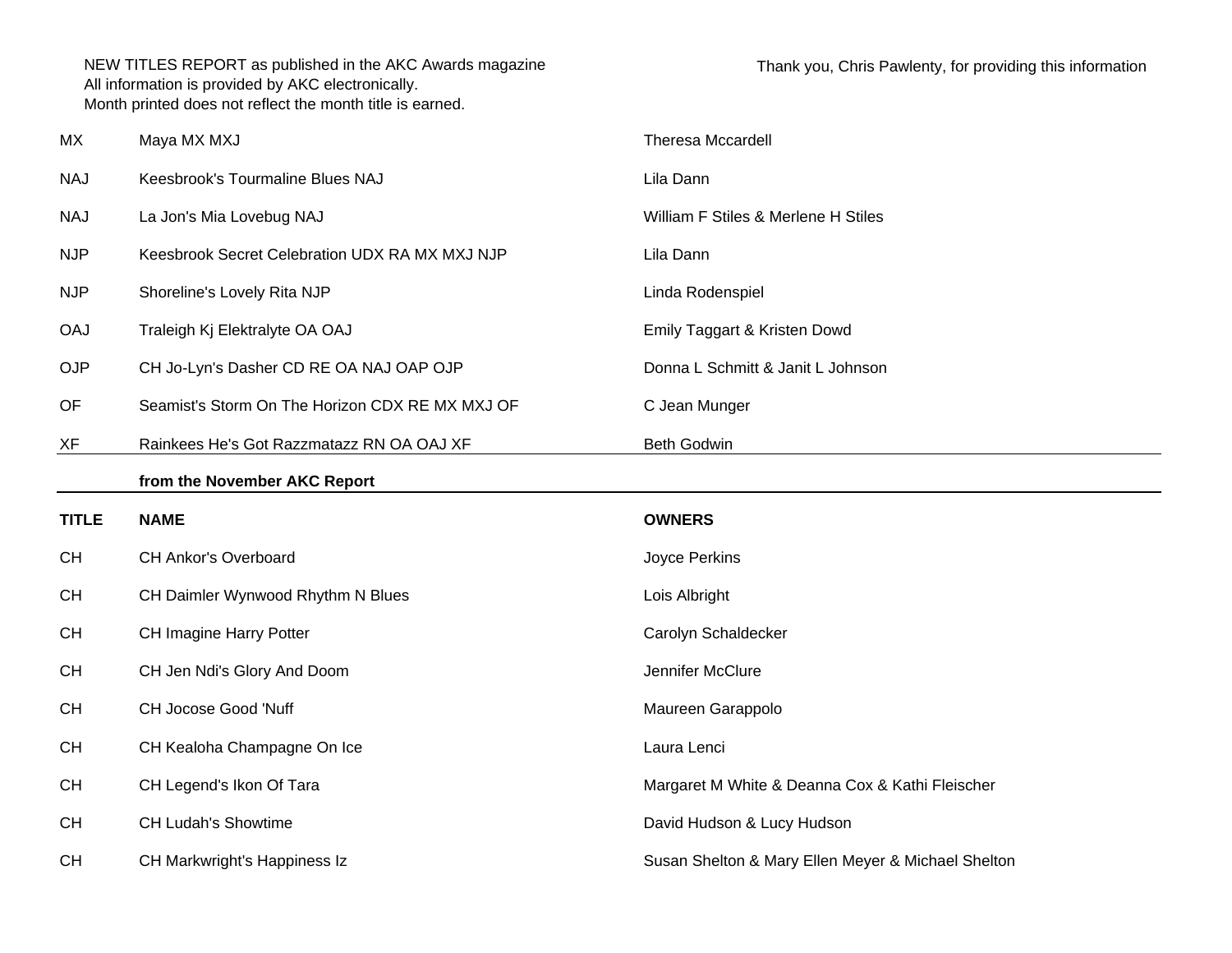| CH         | CH Skyline's Eloquent Edition                      | Stephen Lambright & Susan Cullen & Sandra Lambright & Kristen Cullen |
|------------|----------------------------------------------------|----------------------------------------------------------------------|
| <b>CH</b>  | CH Spirit's Light My Fire                          | Joni Griffith & Judy Thompson                                        |
| <b>CH</b>  | CH Traleigh Kj Elektralyte OA OAJ                  | Emily Taggart & Kristen Dowd                                         |
| <b>RN</b>  | Carr Kees Rick's Roosevelt CD RN AX AXJ NJP NF     | Pat Stolte                                                           |
| <b>RN</b>  | CH O'Delyn Star Gazer CDX RN                       | Lois Waddell & David Waddell                                         |
| <b>RN</b>  | Precious Joy RN                                    | Judy Monroe & Dave Monroe                                            |
| <b>RN</b>  | CH Riverfox Dora The Explorer RN NA NAJ            | Rebecca B Preston                                                    |
| <b>RN</b>  | CH Summerwind's Sicilian Delight RN                | Jean Gauchat-Hargis & Joshua Hargis                                  |
| <b>RN</b>  | Sweet Pea's Molly RN                               | Kathleen Ayala                                                       |
| <b>RN</b>  | Vandys Malikei RN OA NAJ                           | Mary A Nigro & Carole Henry                                          |
| <b>RA</b>  | Chatawa Mayan Gretel RA                            | Eugene T Stover & Carmen Stover                                      |
| <b>RA</b>  | CH Thistledown Chautauqua Belle RA                 | Gary F Johnson & Irene T Maxwell & Sandra K Johnson                  |
| <b>RE</b>  | Sun-Kiss Roxy RE                                   | Kathleen A Bloden & Donna Williams & Ernest Williams                 |
| <b>NA</b>  | Keesbrook's Tourmaline Blues NA NAJ                | Lila Dann                                                            |
| <b>NA</b>  | CH Spunkee's Rain Dancer NA NAJ                    | <b>Karen Staats</b>                                                  |
| <b>NAP</b> | Keesbrook Secret Celebration UDX RA MX MXJ NAP NJP | Lila Dann                                                            |
| OA         | Trumpet's Kentucky Rain OA OAJ                     | Kay Vonnahme                                                         |
| AX         | Rainkees He's Got Razzmatazz RN AX AXJ XF          | <b>Beth Godwin</b>                                                   |
| <b>AXP</b> | CH Jo-Lyn's Dasher CD RE OA NAJ AXP OJP            | Donna L Schmitt & Janit L Johnson                                    |
| <b>NAJ</b> | CH Trumpet's China Cat Sunflower NA NAJ            | Ms. Bonnie Hronek & Beth Blankenship                                 |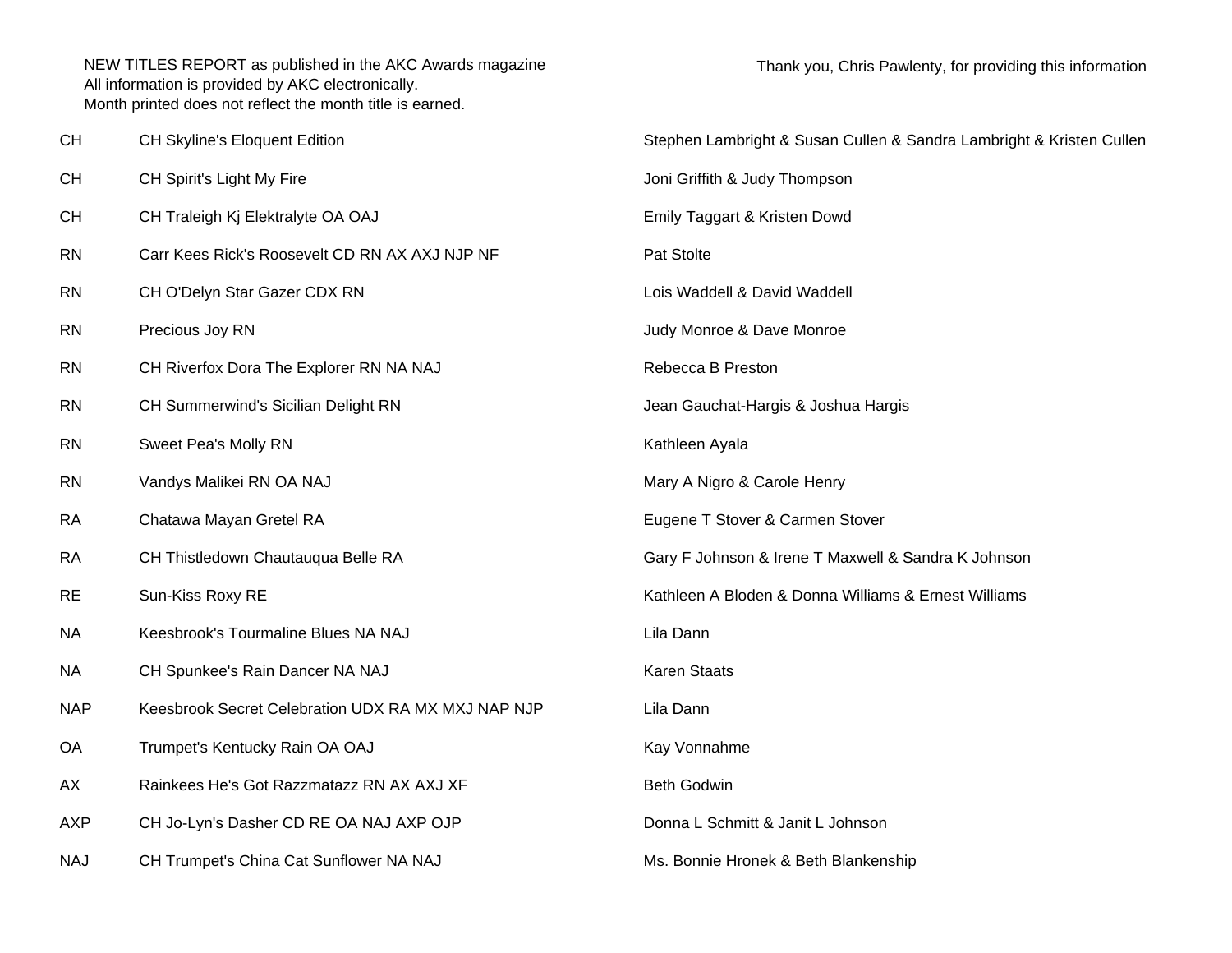| <b>OAJ</b>        | CH Daimler's Summer Adventure OA OAJ NF            | Joy-Ann Pool                       |
|-------------------|----------------------------------------------------|------------------------------------|
| <b>OJP</b>        | Keesbrook Secret Celebration UDX RA MX MXJ NAP OJP | Lila Dann                          |
| AXJ               | Rainkees He's Got Razzmatazz RN OA AXJ XF          | <b>Beth Godwin</b>                 |
| <b>NF</b>         | Afkee's Mistress Of The Dark RN NA OAJ NF          | Lexie E Billman                    |
| <b>NF</b>         | Sherwood's Selah NA NAJ NF                         | Ms. Kimberly D Smith               |
| <b>NF</b>         | Sonata's Start Your Engines RN NF                  | Mary Beth Wajda                    |
| XF                | CH Afkee's Undercover Angel RN MX MXJ XF           | Lexie E Billman                    |
| MACH <sub>3</sub> | MACH3 Tasmanian Tiki OF                            | Marsha Yaeger                      |
|                   | from the December AKC Report                       |                                    |
| <b>TITLE</b>      | <b>NAME</b>                                        | <b>OWNERS</b>                      |
|                   |                                                    |                                    |
| <b>CH</b>         | CH Allante's Grand Larceny                         | Cynthia Tumiel                     |
| <b>CH</b>         | CH Allante's Holly Go Lightly                      | Helen L Wymore & Alan Leff         |
| <b>CH</b>         | CH Ashbrook's Medicine Man                         | Linda Moss                         |
| <b>CH</b>         | CH Athena Hornblower Gabriel                       | Dorothy S Weeks & Richard G Su     |
| <b>CH</b>         | CH Cascadia E Z Money                              | Helen L. Wymore                    |
| <b>CH</b>         | CH Legend's Royal Heir                             | Deanna Cox                         |
| <b>CH</b>         | CH Sheminee Dakota Magic CD                        | Terri Mayfield & Sharon T Buethner |
| <b>CH</b>         | CH Windrift's Google.Com                           | Joanne Reed                        |
| CD                | CH Cari-On The Magician CD RN                      | Jan Nussdorfer & Dale Nussdorfer   |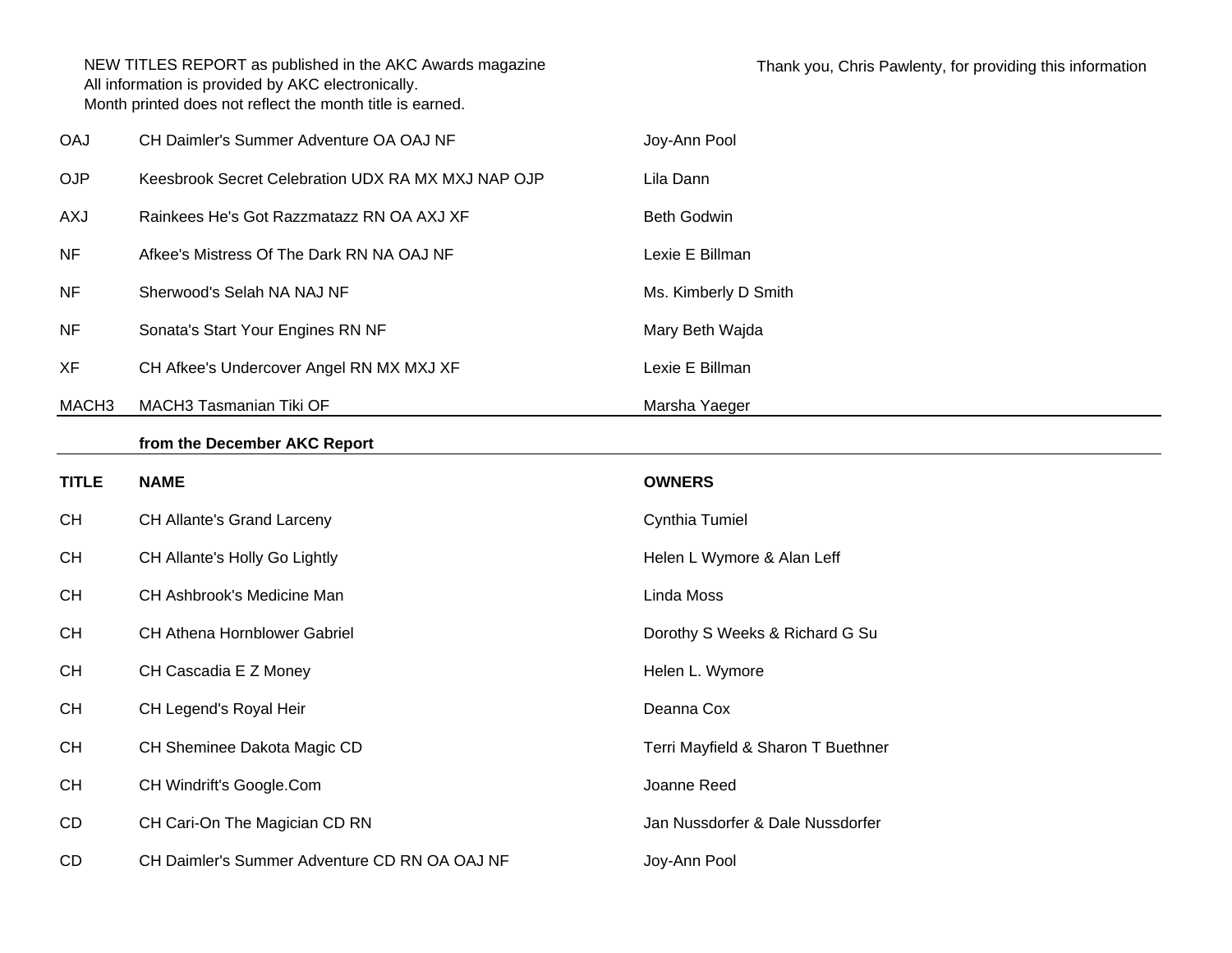| <b>CDX</b>        | CH Ashbrook's Inside Trader CDX RA                 | Karen Blair & Linda B Moss                                 |
|-------------------|----------------------------------------------------|------------------------------------------------------------|
| <b>RN</b>         | CH Daimler's Summer Adventure RN OA OAJ NF         | Joy-Ann Pool                                               |
| <b>RN</b>         | Sun-Kiss Uzetta RN                                 | Kathleen Bloden & Donna Williams & Ernest Williams         |
| <b>RA</b>         | Kana's Peaches N Cream CD RA                       | Mrs. Mary J Novicki                                        |
| <b>RA</b>         | CH Riverfox Dora The Explorer RA NA NAJ            | Rebecca B Preston                                          |
| <b>RE</b>         | <b>Covenant RE</b>                                 | Norma Gaddy & Michael Gaddy                                |
| <b>RE</b>         | CH Odyssey's Angel Incognito RE                    | Sue Ellen Cassiday                                         |
| <b>RE</b>         | CH Thistledown Chautauqua Belle RE                 | Gary F Johnson & Irene T Maxwell & Sandra K Johnson        |
| <b>NA</b>         | La Jon's Mia Lovebug NA NAJ                        | William F Stiles & Merlene H Stiles                        |
| <b>OA</b>         | Afkee's Mistress Of The Dark RN OA AXJ NF          | Lexie E Billman                                            |
| OA                | Sherwood's Selah OA OAJ NF                         | Ms. Kimberly D Smith                                       |
| <b>OAJ</b>        | Sherwood's Selah OA OAJ NF                         | Ms. Kimberly D Smith                                       |
| <b>AXJ</b>        | Afkee's Mistress Of The Dark RN NA AXJ NF          | Lexie E Billman                                            |
| NF                | CH Traleigh Kj Elektralyte OA OAJ NF               | Emily Taggart & Kristen Dowd                               |
| <b>XF</b>         | Cari-On Cool Hand Luke OA AXJ XF                   | Tom Ballen & Amy Ballen & Rene Sauser & Dennis Lehouillier |
| <b>MXF</b>        | Sylvan Hot 'N Spicy MX MXJ MXF                     | Phillip Hunt & Loretta Hunt                                |
| MACH <sub>2</sub> | CH MACH2 Keepsake Giving Me Chills UD              | Margaret Bissell                                           |
| MACH <sub>2</sub> | CH OTCH MACH2 Keepsake Moonlight Serenade UDX4     | Margaret Bissell                                           |
| MACH <sub>3</sub> | MACH3 Imagine Great Expectations CD RE NAP NJP MXF | <b>Beth Godwin</b>                                         |
| MACH <sub>6</sub> | <b>MACH6 Afkee's Megamotion MXF</b>                | Maureen Waldron                                            |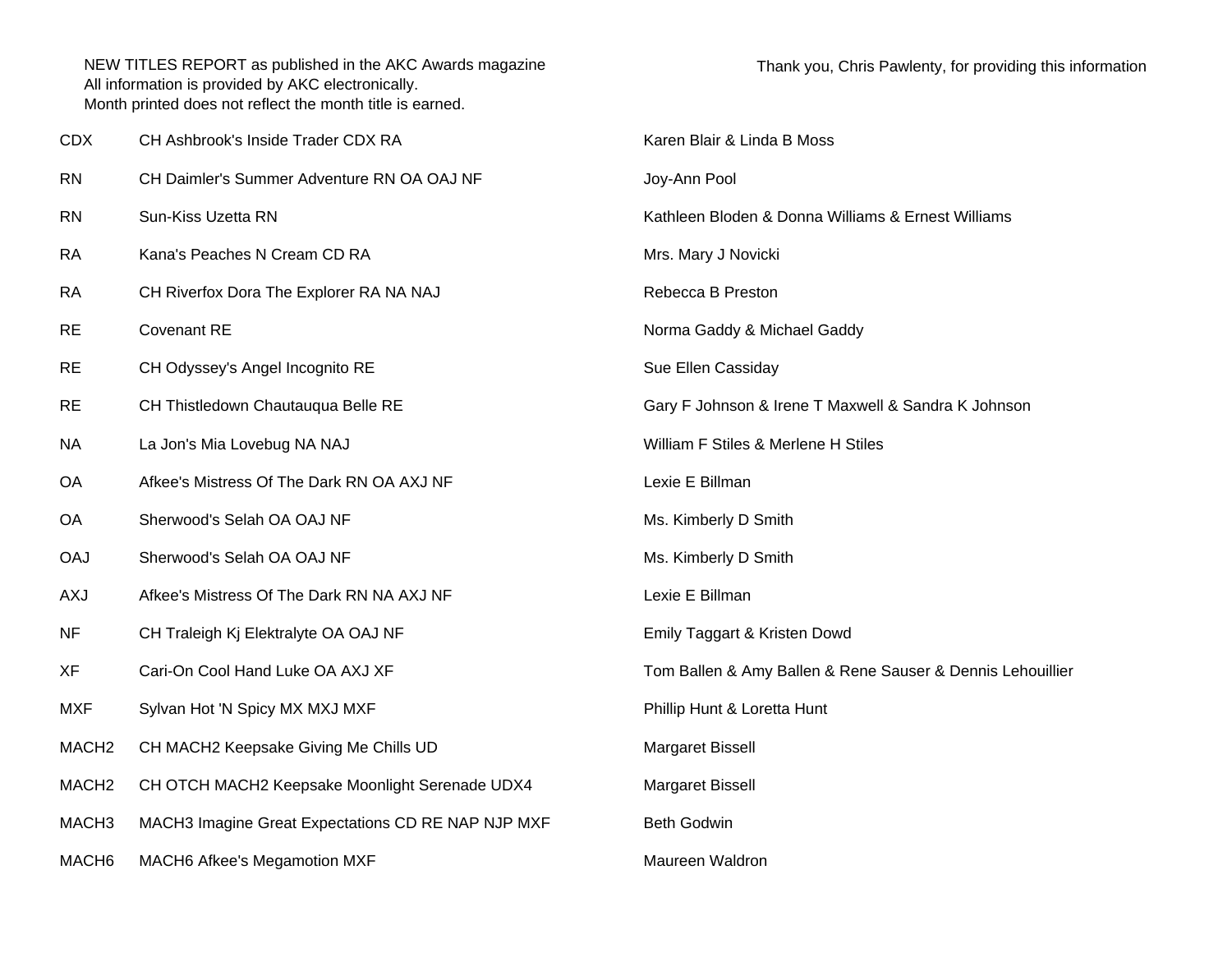## **from the January AKC Report**

| <b>TITLE</b> | <b>NAME</b>                             | <b>OWNERS</b>                                        |
|--------------|-----------------------------------------|------------------------------------------------------|
| <b>CH</b>    | CH Ashbrook Promise From Bonnyvale      | Linda Moss                                           |
| <b>CH</b>    | CH B Mi Irridescent Iris                | Irene Munson & Betty Munson                          |
| <b>CH</b>    | CH Bonnyvale's Karolina Traveler        | Claude Grange                                        |
| <b>CH</b>    | CH Keeshaven Jamaica'N A Star           | Jean Ahlers & Kristina Witzka                        |
| <b>CH</b>    | CH Markwright's Hot Ticket              | Mary Ellen Meyer & David Daugherty & Darla Daugherty |
| CH           | CH Shamrock's Captain Stormalong        | William Milwee & Wanda Milwee                        |
| <b>CH</b>    | CH Sun-Kiss Uzetta RN                   | Kathleen Bloden & Donna Williams & Ernest Williams   |
| CH           | <b>CH Windrift's Mutual Stars</b>       | Joanne Reed                                          |
| CH           | CH Wund-R Y Forever In Blue Jeans       | Terri Vanschyndel                                    |
| CD           | Imagine The Places You'LL Go CD RE      | <b>Marilyn Cornelius</b>                             |
| CD           | CH Traleigh Kj Elektralyte CD OA OAJ NF | Emily Taggart & Kristen Dowd                         |
| CD           | Wild Winds Blue Yonder CD RN            | Rachel McDougall-Smith & Brandon J Smith             |
| <b>RN</b>    | Shoreline's Easy Rider RN               | Charlene Valdez & Kristine Arnds & Tawn Sinclair     |
| <b>RA</b>    | Cari-On Kaisee's Sno-Angel RA           | Patricia L Voyles                                    |
| <b>RE</b>    | CH Ashbrook's Inside Trader CDX RE      | Karen Blair & Linda B Moss                           |
| <b>RE</b>    | Kana's Peaches N Cream CD RE            | Mrs. Mary J Novicki                                  |
| <b>NA</b>    | CH Keepsake Ice On Fire NA NAJ          | Margaret Bissell                                     |
| <b>NA</b>    | CH Skyline's Celemir RN NA              | Michele McGrath                                      |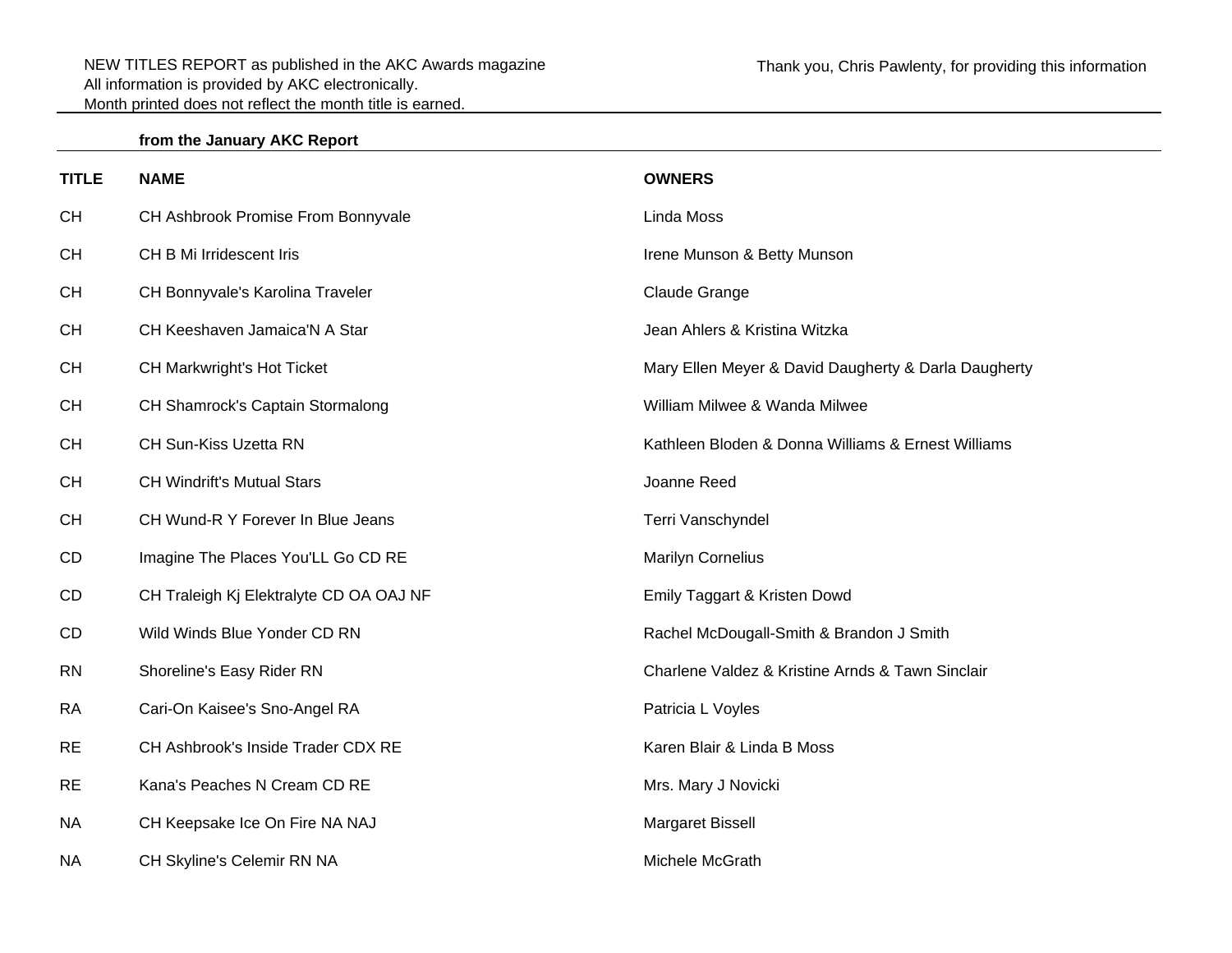| <b>NA</b>    | Sylvan Salsa NA                                     | Ann Elders & Maureen Larsen                               |
|--------------|-----------------------------------------------------|-----------------------------------------------------------|
| <b>NAP</b>   | CH Shamrock's Marito Improv NAP NJP                 | Kevin Mackenzie & Liza Mackenzie                          |
| <b>OA</b>    | CH Keepsake Ice On Fire OA NAJ                      | Margaret Bissell                                          |
| AX           | Covenant Rising Sun RA AX AXJ                       | Patricia Ferguson & Frances D'Amico                       |
| <b>MXP</b>   | Daimler's Dress-Ta-Kill CDX MX MXJ MXP MJP          | <b>Shirley Kilpatrick</b>                                 |
| MXP2         | Keepsake Spring Into Action CDX RE AX AXJ MXP2 MJP  | Frances D'Amico & Patricia Ferguson                       |
| <b>NAJ</b>   | CH Keepsake Ice On Fire NA NAJ                      | Margaret Bissell                                          |
| <b>NAJ</b>   | Keepsake Karolina Dreamin' NA NAJ                   | Lydia B Taylor & James Taylor                             |
| <b>NJP</b>   | CH Shamrock's Marito Improv NAP NJP                 | Kevin Mackenzie & Liza Mackenzie                          |
| <b>OAJ</b>   | Daimler's Gizmos 'N Gadgets RA NA OAJ NF            | Lynne Anderson                                            |
| <b>OAJ</b>   | CH Keepsake Ice On Fire OA OAJ                      | Margaret Bissell                                          |
| MJP2         | Keepsake Spring Into Action CDX RE AX AXJ MXP2 MJP2 | Frances D'Amico & Patricia Ferguson                       |
|              | from the February AKC Report                        |                                                           |
| <b>TITLE</b> | <b>NAME</b>                                         | <b>OWNERS</b>                                             |
| <b>CH</b>    | CH Cascadia Keeps Rainkees Happy                    | Helen L Wymore & Becky Masoner                            |
| <b>CH</b>    | CH Kj's Spell It Out                                | Ms. Kristen Dowd                                          |
| <b>CH</b>    | CH Masada's Spinnakees Buckpasser                   | Roger B Baskin                                            |
| <b>CDX</b>   | CH Trumpet's Jive Talkin' CDX RN                    | Jane Turnage & Beth Blankenship                           |
| <b>RN</b>    | Sun-Kiss Untracked-Powder RN                        | Tom Heiks & Donna Williams & Ernest Williams & Jimi Heiks |
| <b>RN</b>    | Vandys Quick Silver RN                              | <b>E</b> Constance Miller                                 |